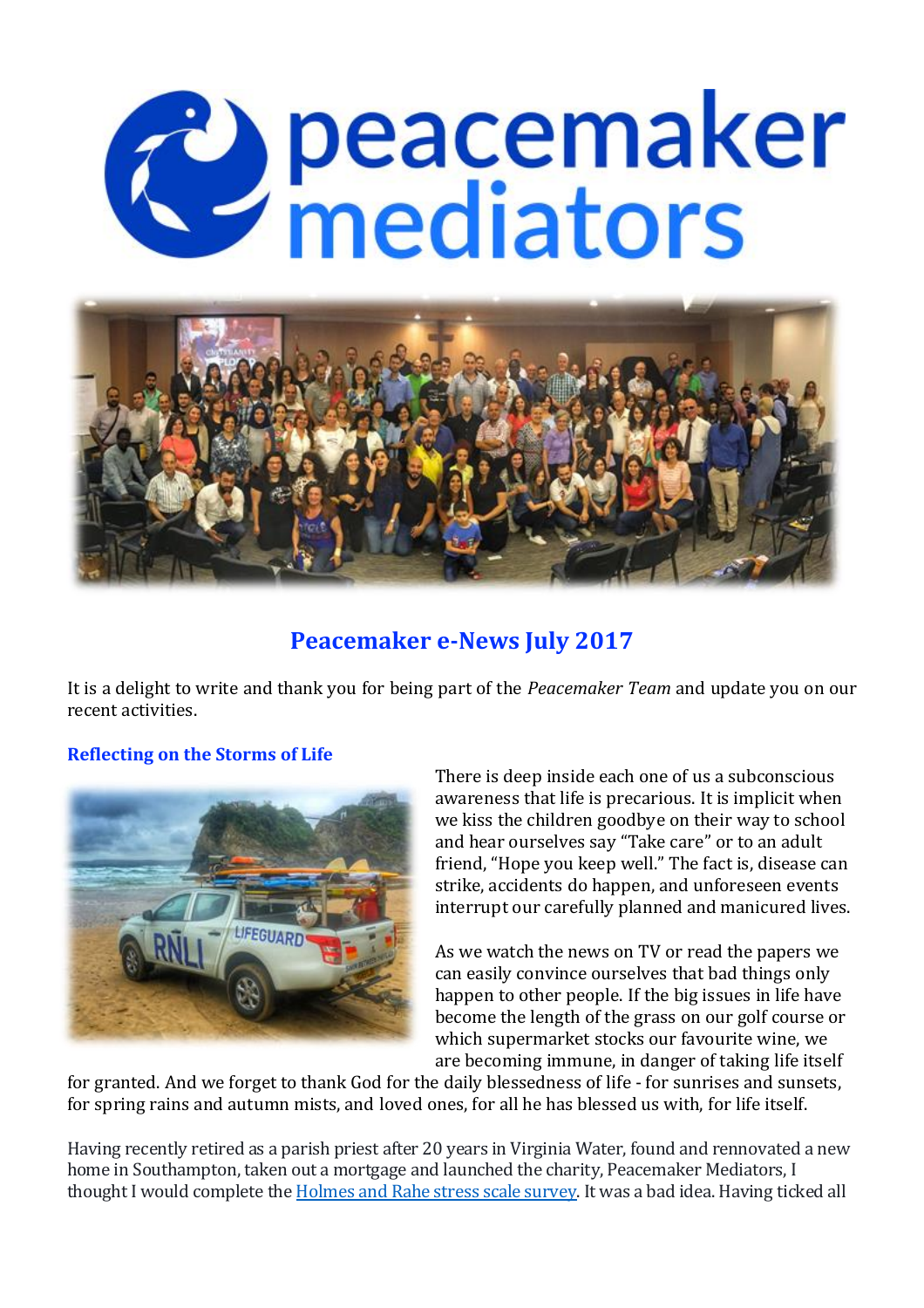the boxes truthfully, it gave me a score of 339. Apparently, I now have a "high or very high risk of becoming ill in the near future". Thankfully, today I have my new gym induction session... Read more [here](http://stephensizer.blogspot.co.uk/2017/07/reflecting-on-storms-of-life.html)

# **Peacemaker Projects Update**

### **Promoting Religious Harmony in Morocco**

In May I delivered a paper at a conference at the University of Oujda in Morocco, on defending the human rights of Palestinian children held in Israeli detention. My presentation was based on testimonies gathered from families living near Bethlehem together with the observations and recommendations of [UNICEF](https://www.unicef.org/oPt/UNICEF_oPt_Children_in_Israeli_Military_Detention_Observations_and_Recommendations_-_6_March_2013.pdf) and Defence of Children [International.](http://www.dci-palestine.org/)

The visit also included opportunities to preach in the Anglican [churches](https://www.flickr.com/photos/stephensizer/albums/72157681064662394) in Rabat and Casablanca on the [Parable](https://www.youtube.com/watch?v=8hzmRn2W4V8) of the Good



[Samaritan.](https://www.youtube.com/watch?v=8hzmRn2W4V8) Read the text [here.](http://www.stephensizer.com/2013/10/on-being-a-good-neighbour/) Read more about the project [here.](https://peacemakers.ngo/2017/06/07/promoting-religious-harmony-in-morocco/)

**Please pray** for Canon Medhat Sabry at St John the Baptist church in Casablanca and his strategic ministry, especially among the expat community in Morocco. Pray also that the leadership the king, political and religious leaders in Morocco have shown in promoting religious tolerance through the Marrakesh [Declaration.](http://www.marrakeshdeclaration.org/marrakesh-declaration.html) Pray that this respect for religious minorities would spread to other countries in North Africa. Morocco has one of the most enlightened approaches to religious harmony in the Middle East. The [Declaration](http://www.marrakeshdeclaration.org/marrakesh-declaration.html) concludes: [We] "AFFIRM that it is unconscionable to employ religion for the purpose of aggressing upon the rights of religious minorities in Muslim countries." Pray that the words are translated into action.

### **Launch of the Arabic Christianity Explored**



The launch of the [Arabic Christianity](https://peacemakers.ngo/2017/06/13/christianity-explored-in-arabic/)  [Explored](https://peacemakers.ngo/2017/06/13/christianity-explored-in-arabic/) (both adult and youth versions) took place in Cairo and Beirut in June. Nate Locke (who produced the SOUL CE youth edition) and I provided the training. Approximately 300 Egyptian, Lebanese, Sudanese, Druze and Bedouin Christian leaders were introduced to the course.

In Egypt, the event took place at a Christian centre near Alexandria. In Beirut, the event was hosted by the Arab [Baptist](http://www.abtslebanon.org/) [Theological](http://www.abtslebanon.org/) Seminary in conjunction with

the [Lebanese Society for Education and Social Development](http://www.lsesd.org/) (LSESD).

Photos of the two conferences are accessible here: [Cairo](https://www.flickr.com/photos/stephensizer/albums/72157685007809755) and [Beirut.](https://www.flickr.com/photos/stephensizer/albums/72157682001555124/with/34765975660/)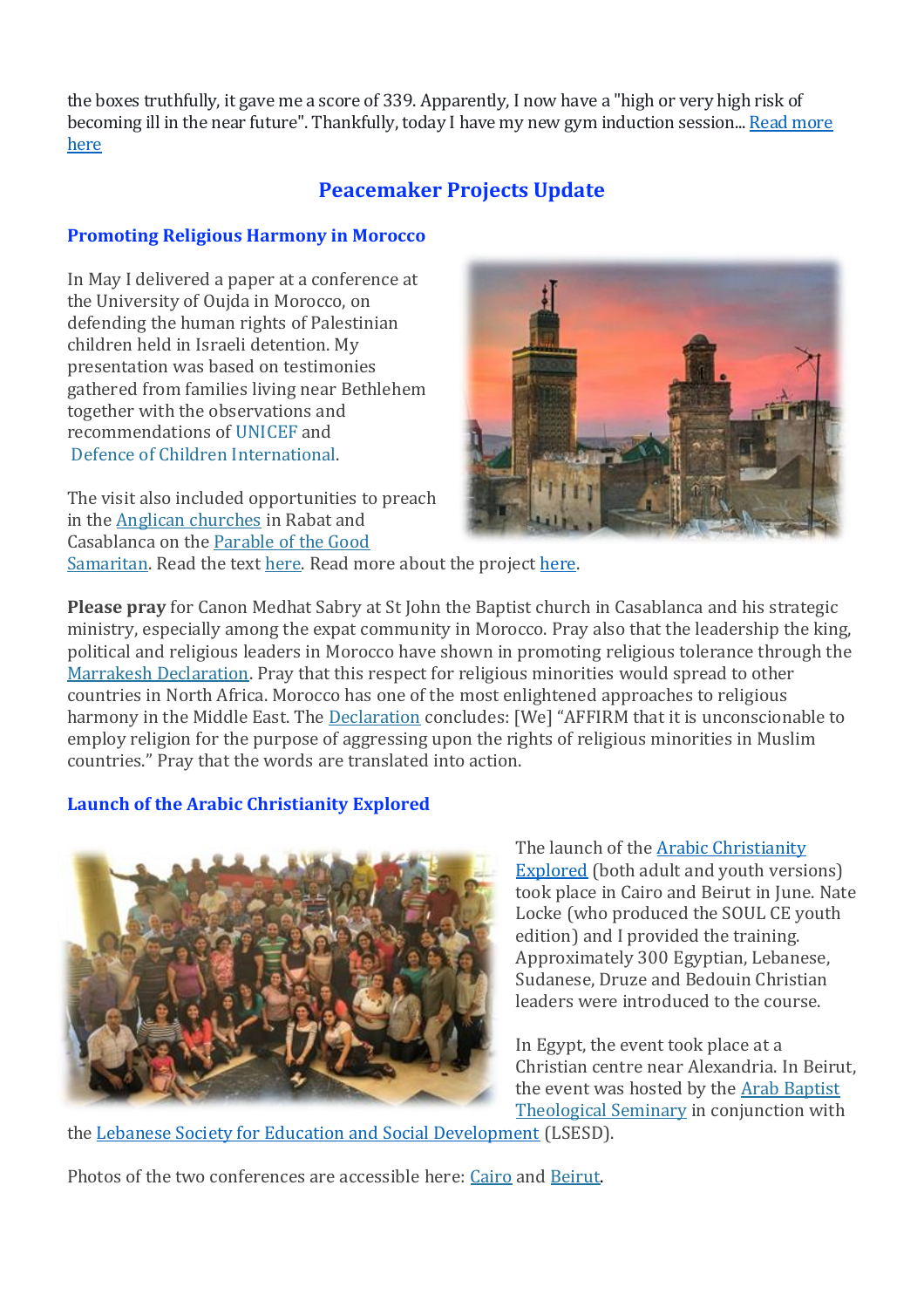[Christianity](http://christianityexplored.org/) Explored is based entirely on the Gospel of Mark. The Gospel of Mark answers three questions addressed in the course – Who is Jesus? Why did Jesus come? How can I follow Jesus? If you would like Stephen to help introduce the course to your church or community [get in touch.](mailto:stephen@peacemakers.ngo)

We also met with staff of the Lebanese Society for Education and [Social Development](http://www.lsesd.org/) (LSESD) who introduced us to their work, training pastors from across the Middle East and North Africa, as well as among Syrian refugees in Lebanon. We visited a new church in the Bekaa Valley, serving between 2,000 and 3,000 Syrian refugees. With limited resources, they provide education for children, health care and PTSD support.

**Please pray** that those who attended the Christianity Explored launch in Cairo and Beirut will help equip Christians not just in Egypt and Lebanon but throughout the Middle East to share their faith, build up their churches and equip a new generation of leaders. Pray also for the vital ministry among Iraqi, Syrian and Palestinian refugees especially in Lebanon and Jordan, as well as those internally displaced.





### **Fasting for Justice**

During Ramadan, I gave a biblical presentation on Fasting for Justice at the Idara-e-Jaaferiya, in Tooting, South London, alongside a Jewish rabbi and Muslim sheikh. The aim of the event was to promote religious understanding and harmony among the three Abrahamic faiths. You can read my presentation [here](http://www.stephensizer.com/2017/06/fasting-for-justice/)

**Please pray** for greater cooperation among Jewish, Christian and Muslim leaders to promote religious harmony and counter religious extremism and intolerance.

### **Forthcoming Engagements**

God-willing I will be visiting a country in the Middle East in August to give a presentation on the biblical relationship between Israel and the Church, as well as preach in a local church.

In September, I have been invited to speak at [a Sabeel-Kairos Nederland](https://kairos-sabeel.nl/) conference and Will be visiting Rwanda to help equip pastors from Burundi, Rwanda and the DRC to use the [Christianity Explored](http://christianityexplored.org/) course.

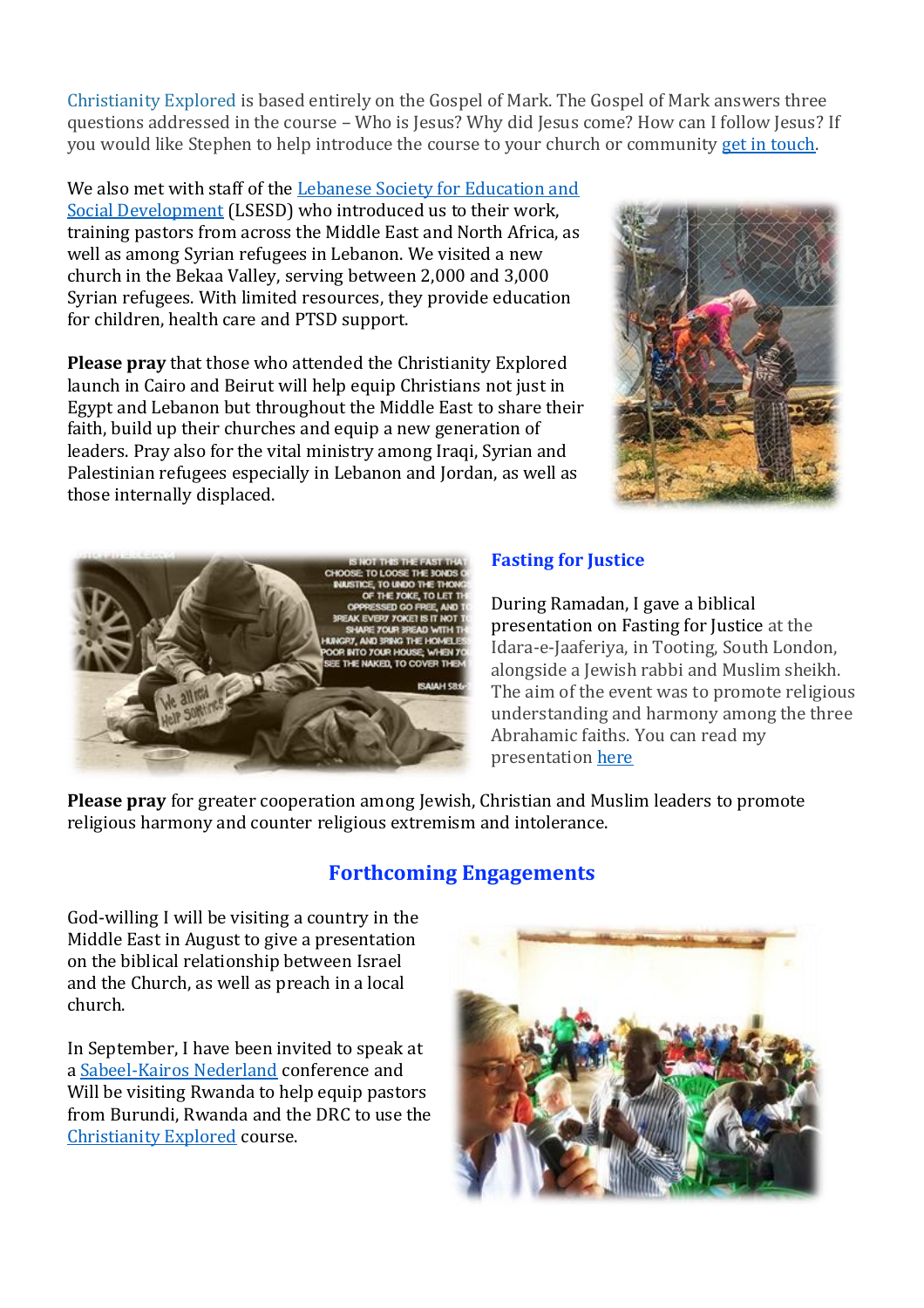You can keep up to date with the latest Peacemaker news on [Facebook](https://www.facebook.com/peacemakers.ngo/) and our [website.](https://peacemakers.ngo/)

Peacemaker Mediators is committed to the **Five Marks of Mission**.

- To proclaim the Good News of the Kingdom
- To teach, baptise and nurture new believers
- To respond to human need by loving service
- To seek to transform unjust structures of society, to challenge violence of every kind and to pursue peace and reconciliation
- To strive to safeguard the integrity of creation and sustain and renew the life of the earth

We seek to be catalysts for peacemaking, especially where minorities are persecuted, where justice is denied, human rights are suppressed or reconciliation is needed. If you would like me to preach or speak at an event that is consistent with one or more of these priorities, please le[t me know.](mailto:stephen@peacemakers.ngo)



# **Summer Reading**

Colin Chapman has kindly allowed me to publish a summary he has written of James Barr's excellent book, "A Line in the Sand", subtitled, "Britain, France and the Struggle that Shaped the Middle East".

"This book seeks to explain how many of the problems of the Middle East in the last century can be traced back to the colonial ambitions of Britain and France and in particular to the 'venomous rivalry' between them in their struggle for mastery of the region. It was this rivalry which lay behind the Sykes-Picot agreement, the Balfour Declaration, the creation by Britain of the kingdoms in Iraq and Transjordan, Britain's support for the independence of Syria and Lebanon, and French support for the Jewish underground which was working against the British in Palestine in 1948."

You can read Colin's summary [here.](http://www.stephensizer.com/2017/07/a-line-in-the-sand-a-summary-by-colin-chapman/)

# **Thank you**

Thank you for your prayers and your financial support.

Peacemakers is a faith ministry. By the grace of God, we are entirely dependent on your prayers, advocacy and financial support. If you wish to contribute [see here](https://peacemakers.ngo/give/)

Please feel free to share this e-News with others who may also like to join the Peacemaker Team.